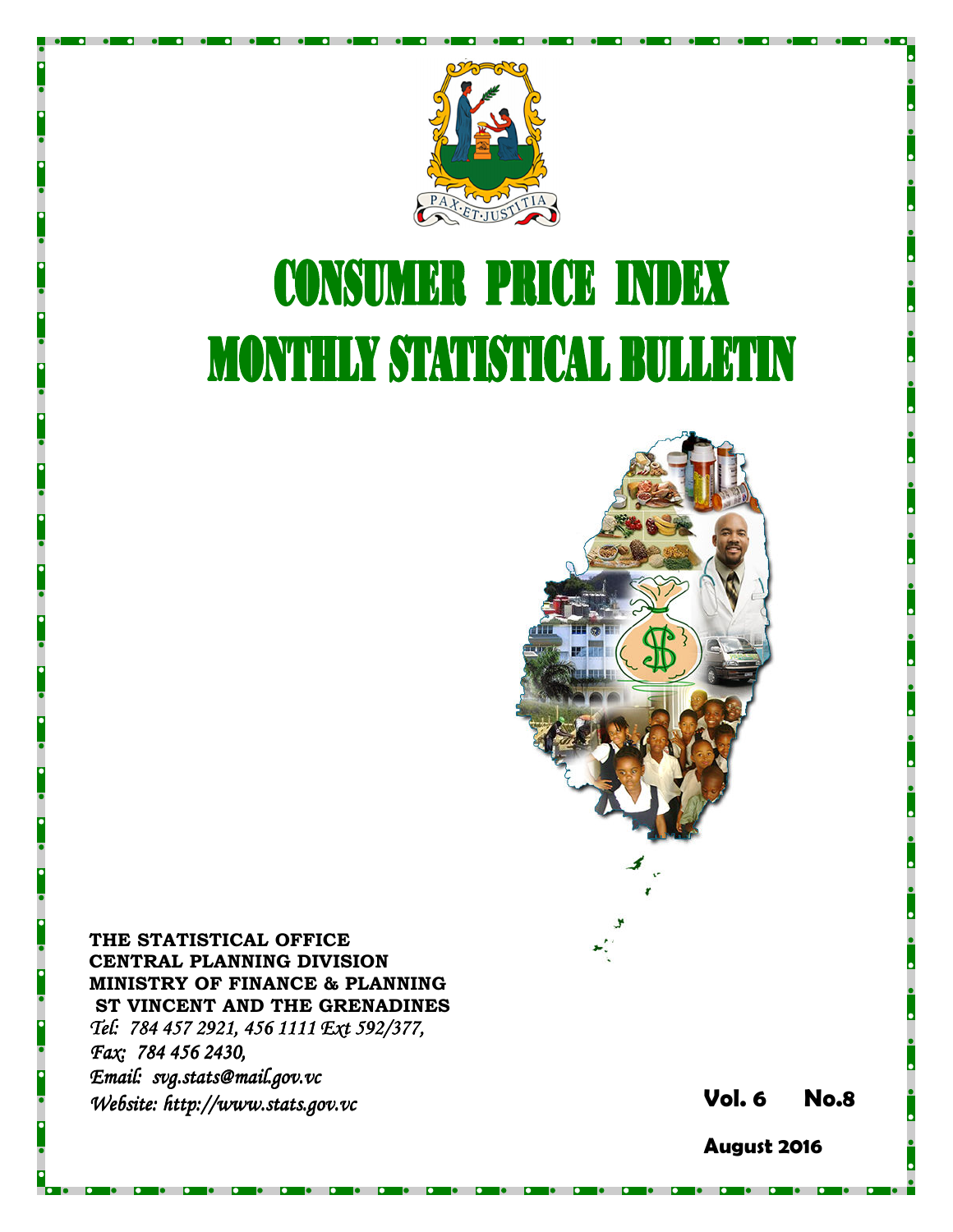## TABLE OF CONTENTS

## Page No.

|                | Analysis $-$                                                                    | 1              |
|----------------|---------------------------------------------------------------------------------|----------------|
|                |                                                                                 |                |
| Table No.      |                                                                                 |                |
| 1              | Average Retail Price of Selected Items                                          | 3              |
| $\overline{2}$ | Average Retail Price of Selected Items AUGUST 2016 compared<br>With AUGUST 2015 | $\overline{4}$ |
| 3              | The Consumer Price Index by main groups                                         | 8              |
| 4              | The Consumer Price Index contribution to change by Groups                       | 10             |
| 5              | Monthly Items by Group                                                          | 11             |
| Chart No.      |                                                                                 |                |
|                | 1 COICOP Percentage Change for the Month of AUGUST 2016                         | 9              |

\* \* \*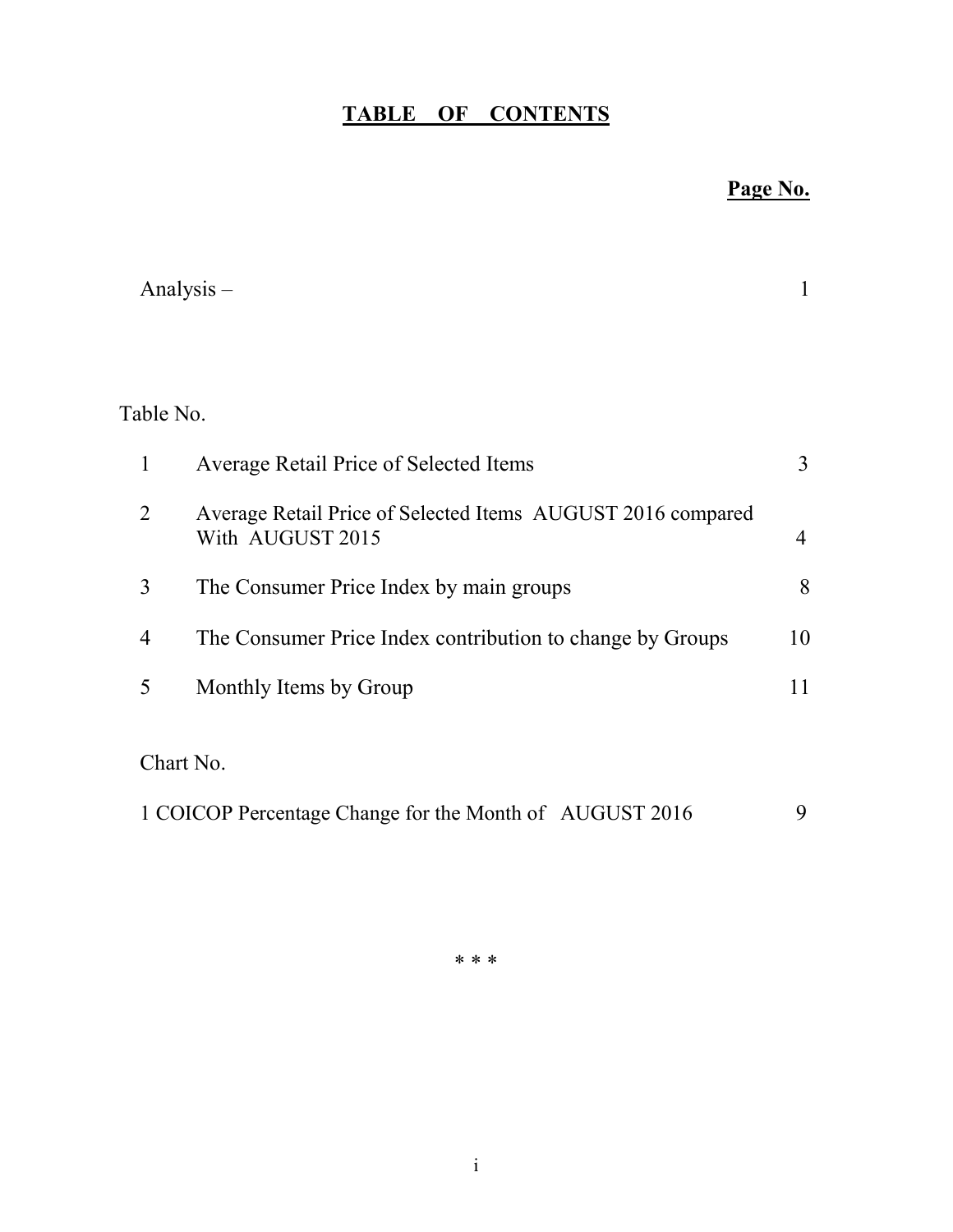### AUGUST 2016

The consumer price index remained unchanged for the month of August. The "All Items" index registered the same rate of 106.3 as the month of July 2016. The "point to point" inflation rate was recorded at 0.0 percent.

Three (3) groups recorded increases during the month: "Transport" (1.1 percent), "Alcoholic Beverages, Tobacco and Narcotics" (0.3 percent) and "Miscellaneous Goods and Services" (0.1 percent).

Four (4) groups recorded decreases for the month, namely: "Food and Non Alcoholic Beverages" (0.3 percent), "Recreation and Culture" (0.3 percent), "Housing, Water, Electricity, Gas and Other Fuels" (0.2 percent) and "Health" (0.1 percent).

Five (5) groups remained unchanged "Clothing and Footwear", "Furnishings Household Equipment and Household Maintenance", "Communication", "Education" and "Restaurants and Hotels".

The "Transport" group index grew by 1.1 percent as a result of increases in the cost of passenger transport by air from St. Vincent and the Grenadines to New York (69.6 percent) and to Toronto (10.3 percent).

The "Alcoholic Beverages, Tobacco and Narcotics" group index increased by 0.3 percent due to increases in the prices of a few items, namely; rum – red (9.7 percent), whiskey – red (2.6 percent) and whiskey – black (2.0 percent), whereas, the "Miscellaneous Goods and Services" group index increased by 0.1 percent due to a higher price for deodorant (10.4 percent).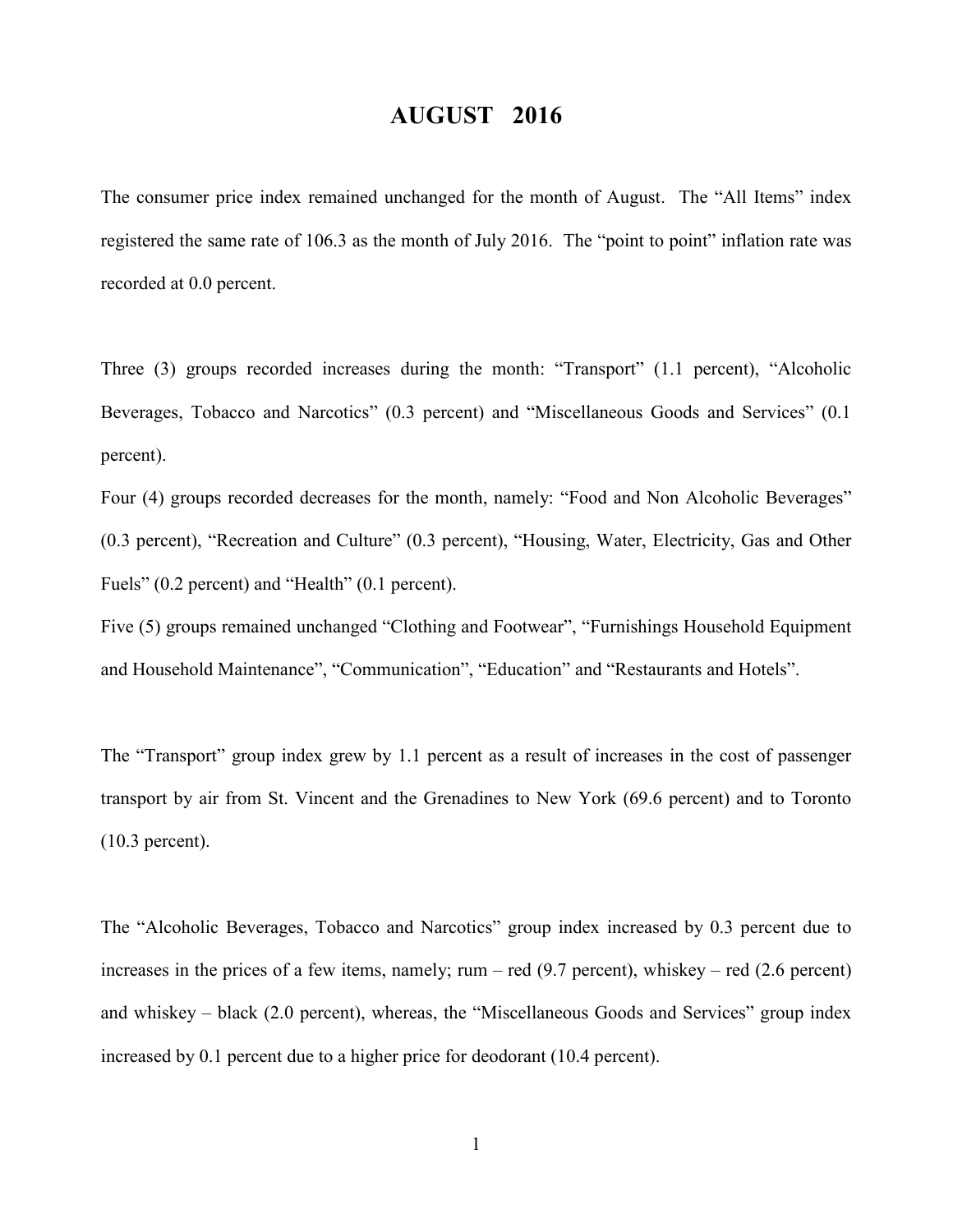The 0.3 percent decline in the "Food and Non Alcoholic Beverages" group index is attributed to decreases in the prices for a number of food items such as; cucumber (30.3 percent), turkey wings (10.0 percent), pig tail - fresh (6.7 percent), tomatoes (6.3 percent), mayonnaise (5.5 percent), eddoes (4.9 percent), carrots (3.8 percent) and whole chicken (3.7 percent).

Similarly, the index for the group "Recreation and Culture" fell by 0.3 percent due to a 10.5 percent decrease in the price of dog food and a 3.0 percent decrease in the cost of an english language textbook.

Lower costs for electricity (1.3 percent) was responsible for the 0.2 percent decline in the "Housing, Water, Electricity, Gas and other Fuels" group index, whereas, a 1.8 percent fall in the cost of pain reliever drug contributed to the 0.1 percent decline in the "Health" index.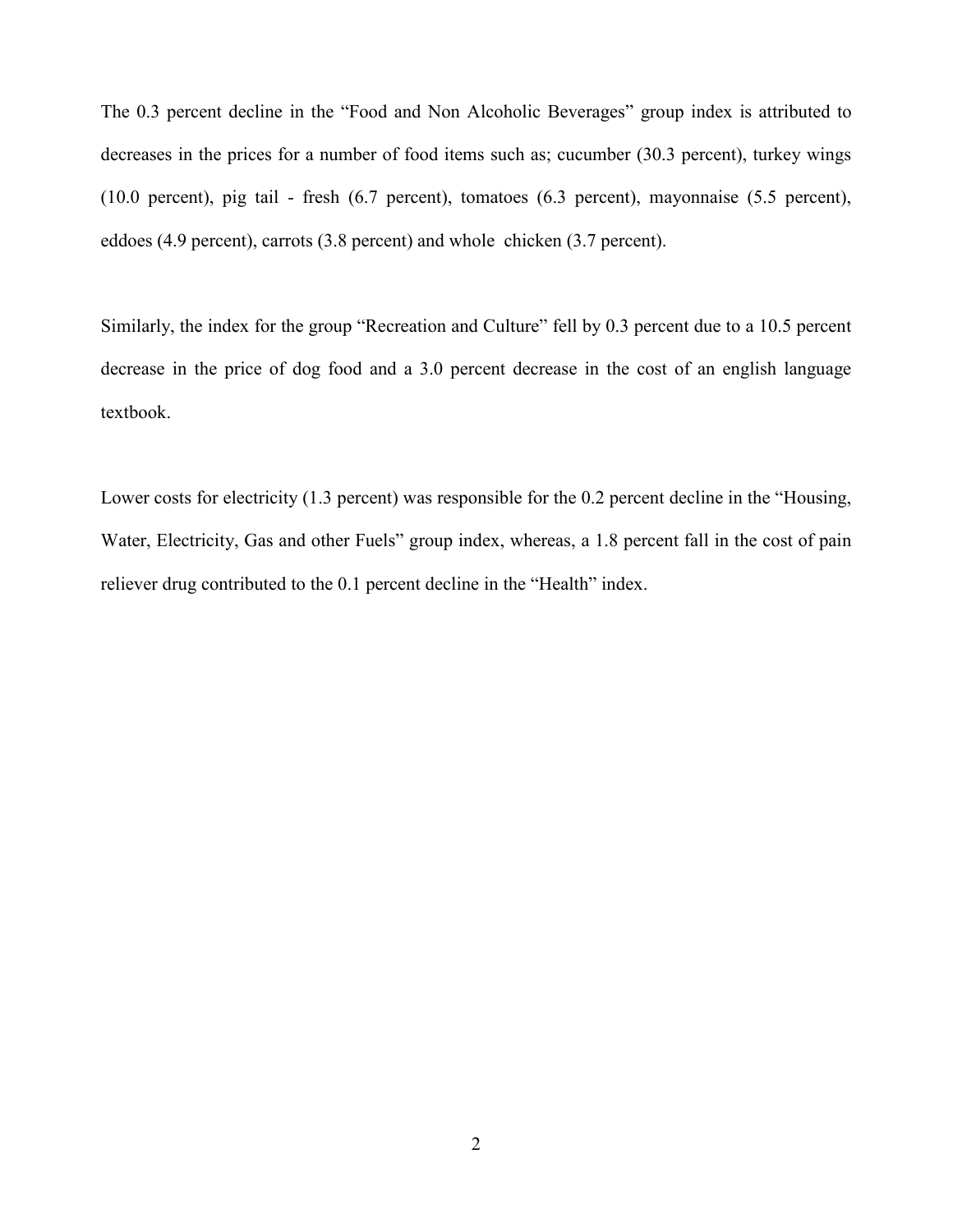#### TABLE 1 AVERAGE RETAIL PRICE OF SELECTED ITEMS

|                                       | <b>UNIT</b>     | <b>AVERAGE PRICE</b>        |              | <b>CHANGE</b>      | <b>PERCENTAGE</b>  |
|---------------------------------------|-----------------|-----------------------------|--------------|--------------------|--------------------|
| <b>ITEMS</b>                          | OF              | <b>ECS</b><br><b>AUGUST</b> | <b>JULY</b>  | IN                 | <b>CHANGE</b>      |
|                                       | <b>QUANTITY</b> | 2016                        | 2016         | <b>PRICE</b>       | IN<br><b>PRICE</b> |
| <b>INCREASED</b>                      |                 |                             |              |                    |                    |
| Fish - Fresh (Robin)                  | Lb              | 5.00                        | 4.00         | 1.00               | 25.00              |
| Chicken Sausage                       | 5oz Tin         | 2.37                        | 2.31         | 0.06               | 2.60               |
| Luncheon Meat - Chicken               | 340g Tin        | 7.03                        | 6.83         | 0.20               | 2.93               |
| Pineapple                             | Lb              | 5.56                        | 5.17         | 0.39               | 7.54               |
| Dasheens                              | Lb              | 2.15                        | 1.88         | 0.27               | 14.36              |
| Lentils - Loose                       | Lb              | 3.67                        | 3.61         | 0.06               | 1.66               |
| Smoked Herrring                       | Lb              | 8.47                        | 8.28         | 0.19               | 2.29               |
| Garlic - Loose                        | Lb              | 7.07                        | 6.71         | 0.36               | 5.37               |
| Grapefruit Juice                      | 19oz Tin        | 8.73                        | 8.16         | 0.57               | 6.99               |
| Pineapple Juice                       | Litre Box       | 6.04                        | 5.72         | 0.32               | 5.59               |
| <b>Baking Powder</b>                  | 225g Pkt        | 2.10                        | 1.70         | 0.40               | 23.53              |
| Passenger Transport by Air:           |                 |                             |              |                    |                    |
| St Vincent to New York                | One month       | 5050.70                     | 2977.50      | 2073.20            | 69.63              |
| St Vincent to Toronto                 | One month       | 3145.60                     | 2851.30      | 294.30             | 10.32              |
| St Vincent to Trinidad & Tobago       | One Way         | 489.93<br>436.05            |              | 53.88              | 12.36              |
| Rum - (Red)                           | 750ml Bot       | 35.95                       | 32.78        | 3.17               | 9.67               |
| Whiskey - Red                         | 750ml Bot       | 55.10                       | 53.70        | 1.40               | 2.61               |
| Whiskey - Black                       | 750ml Bot       | 111.11                      | 108.96       | 2.15               | 1.97               |
| Deodorant                             | 75ml Bot        | 5.97                        | 5.41         | 0.56               | 10.35              |
|                                       |                 |                             |              |                    |                    |
|                                       |                 |                             |              |                    |                    |
| <b>DECREASED</b>                      |                 |                             |              |                    |                    |
| <b>Turkey Wings</b>                   | Lb              | 2.45                        | 2.72         | $-0.27$            | $-9.93$            |
| Chicken - Necks<br>Whole - Chicken    | Lb<br>Lb        | 1.57<br>6.46                | 1.62<br>6.71 | $-0.05$<br>$-0.25$ | $-3.09$            |
| Pig tail -fresh                       | Lb              | 5.33                        | 5.71         | $-0.38$            | $-3.73$<br>$-6.65$ |
| Cucumber                              | Lb              | 2.21                        | 3.17         | $-0.96$            | $-30.28$           |
| Carrots                               | Lb              | 3.80                        | 3.95         | $-0.15$            | $-3.80$            |
| Tomatoes                              | Lb              | 4.19                        | 4.47         | $-0.28$            | $-6.26$            |
| Eddoes                                | Lb              | 3.13                        | 3.29         | $-0.16$            | $-4.86$            |
| Mayonnaise                            | 32oz Bot        | 16.28                       | 17.23        | $-0.95$            | $-5.51$            |
| <b>Electricity Consumption Charge</b> | 140KWH          | 103.91                      | 105.31       | $-1.40$            | $-1.33$            |
| Drugs for pain                        | <b>Pkt 24</b>   | 14.73                       | 14.99        | $-0.26$            | $-1.73$            |
| Dog Food                              | $625g$ Tin      | 6.85                        | 7.65         | $-0.80$            | $-10.46$           |
| <b>English Language Textbook</b>      | Each            | 63.97                       | 65.92        | $-1.95$            | $-2.96$            |
| Cigarettes                            | <b>Pkt 20</b>   | 7.68                        | 7.97         | $-0.29$            | $-3.64$            |
| Electric Iron                         | Each            | 167.95                      | 160.95       | 7.00               | 4.35               |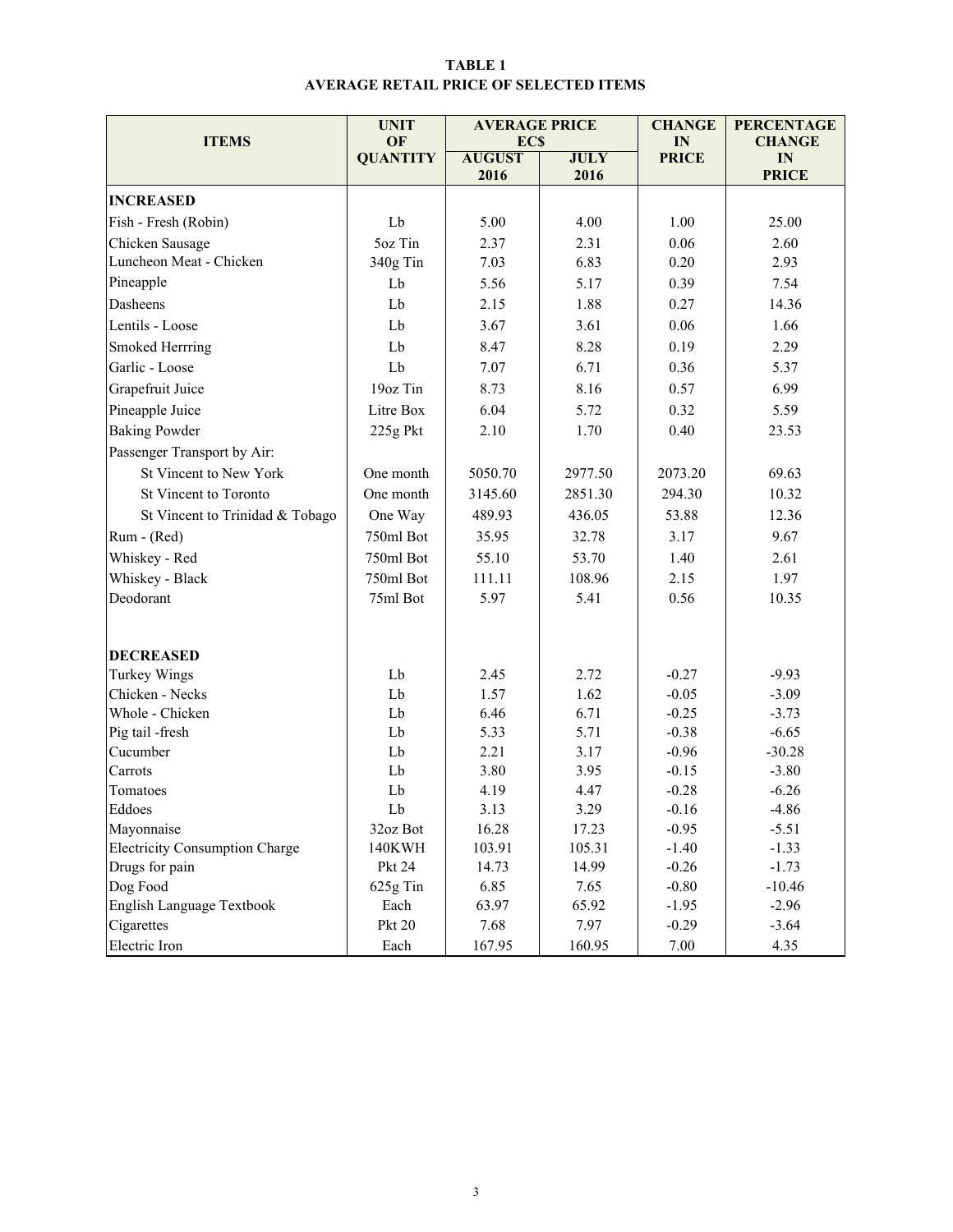#### TABLE 2 AVERAGE RETAIL PRICE OF SELECTED ITEMS AUGUST 2016 COMPARED WITH AUGUST 2015

|                                       | <b>UNIT</b>     |               | <b>AVERAGE</b> | <b>CHANGE</b> | <b>PERCENTAGE</b> |
|---------------------------------------|-----------------|---------------|----------------|---------------|-------------------|
| <b>ITEMS</b>                          | OF              |               | <b>ECS</b>     | IN            | <b>CHANGE</b>     |
|                                       | <b>QUANTITY</b> | <b>AUGUST</b> | <b>AUGUST</b>  | <b>PRICE</b>  | IN                |
|                                       |                 | 2016          | 2015           |               | <b>PRICE</b>      |
|                                       |                 |               |                |               |                   |
| <b>FOOD AND NON-ALCOHOLIC</b>         |                 |               |                |               |                   |
| <b>BEVERAGES</b>                      |                 |               |                |               |                   |
| Beef - Fresh                          | Lb.             | 8.00          | 8.00           | 0.00          | 0.00              |
| Chicken - Whole                       | Lb.             | 6.46          | 6.27           | 0.19          | 3.03              |
| Chicken - Leg Quarters                | Lb.             | 2.73          | 2.25           | 0.48          | 21.33             |
| Chicken - Backs                       | Lb.             | 1.59          | 1.60           | $-0.01$       | $-0.63$           |
| Chicken - Wings                       | Lb.             | 4.56          | 4.78           | $-0.22$       | $-4.60$           |
| Turkey Wings                          | Lb.             | 2.45          | 3.41           | $-0.96$       | $-28.15$          |
| Fish - Fresh (Deep Sea)               | Lb.             | 9.00          | 9.00           | 0.00          | 0.00              |
| Fish - Fresh (Jacks)                  | Lb.             | 4.00          | 4.00           | 0.00          | 0.00              |
| Fish - Fresh (Robins)                 | Lb.             | 5.00          | 4.00           | 1.00          | 25.00             |
| Chicken Franks                        | 340 g Pk        | 5.26          | 5.26           | 0.00          | 0.00              |
| Luncheon Meat (pork)                  | 340 g           | 7.90          | 7.60           | 0.30          | 3.95              |
| Codfish                               | Lb.             | 14.04         | 14.88          | $-0.84$       | $-5.65$           |
| Cornflakes                            | 12 oz           | 13.16         | 12.69          | 0.47          | 3.70              |
| Pasta - Elbows                        | 340 g           | 4.64          | 4.62           | 0.02          | 0.43              |
| Milk - Evaporated                     | 410g Tin        | 3.11          | 3.33           | $-0.22$       | $-6.61$           |
| Milk - Condensed                      | 397g Tin        | 3.29          | 3.29           | 0.00          | 0.00              |
| Bread-Small Loaf, white               | 5 Pk            | 2.02          | 1.99           | 0.03          | 1.51              |
| Bread - Large Sliced Pan Loaf (white) | Each            | 4.25          | 4.25           | 0.00          | 0.00              |
| Eggs                                  | Doz             | 8.96          | 8.64           | 0.32          | 3.70              |
| Orange Juice                          | 19 oz Tin       | 8.68          | 8.41           | 0.27          | 3.21              |
| Sugar - Brown (loose)                 | Lb.             | 1.54          | 1.36           | 0.18          | 13.24             |
| Sugar - White (loose)                 | Lb.             | 1.72          | 1.72           | 0.00          | 0.00              |
| Flour - Loose                         | Lb.             | 1.39          | 1.40           | $-0.01$       | $-0.71$           |
| Flour - Packaged (white)              | $2$ kg          | 6.67          | 6.75           | $-0.08$       | $-1.19$           |
| Flour - Packaged (wholewheat)         | 2 kg            | 7.29          | 7.39           | $-0.10$       | $-1.35$           |
| Rice - Loose                          | Lb.             | 1.90          | 1.78           | 0.12          | 6.74              |
| Rice - Packaged                       | 2Kg             | $10.51\,$     | 9.22           | 1.29          | 13.99             |
| <b>Bananas</b>                        | Lb.             | 1.34          | 1.34           | 0.00          | 0.00              |
| <b>Breadfruit</b>                     | Lb.             | 2.58          | 2.66           | $-0.08$       | $-3.01$           |
| Eddoes                                | Lb.             | 3.13          | 2.70           | 0.43          | 15.93             |
| Dasheens                              | Lb.             | 2.15          | 2.00           | 0.15          | 7.50              |
| <b>Sweet Potatoes</b>                 | Lb.             | 2.19          | 2.09           | 0.10          | 4.78              |
| Oranges                               | Each            | 0.79          | 0.78           | 0.01          | 1.28              |
| Tomatoes                              | Lb.             | 4.19          | 5.05           | $-0.86$       | $-17.03$          |
| Cooking Margarine                     | 445g Tub        | 8.81          | 7.85           | 0.96          | 12.23             |
| Vegetable Oil                         | Litre           | 12.42         | 10.61          | 1.81          | 17.06             |
| Powdered Chocolate                    | 300g Pk         | 10.66         | 10.59          | 0.07          | 0.66              |
| Hairoun Fruit Cocktail (not cold)     | 280 ml Bottle   | 2.31          | 2.26           | 0.05          | 2.21              |
| Vitamalt                              | 310 ml Bottle   | 5.65          | 5.61           | 0.04          | 0.71              |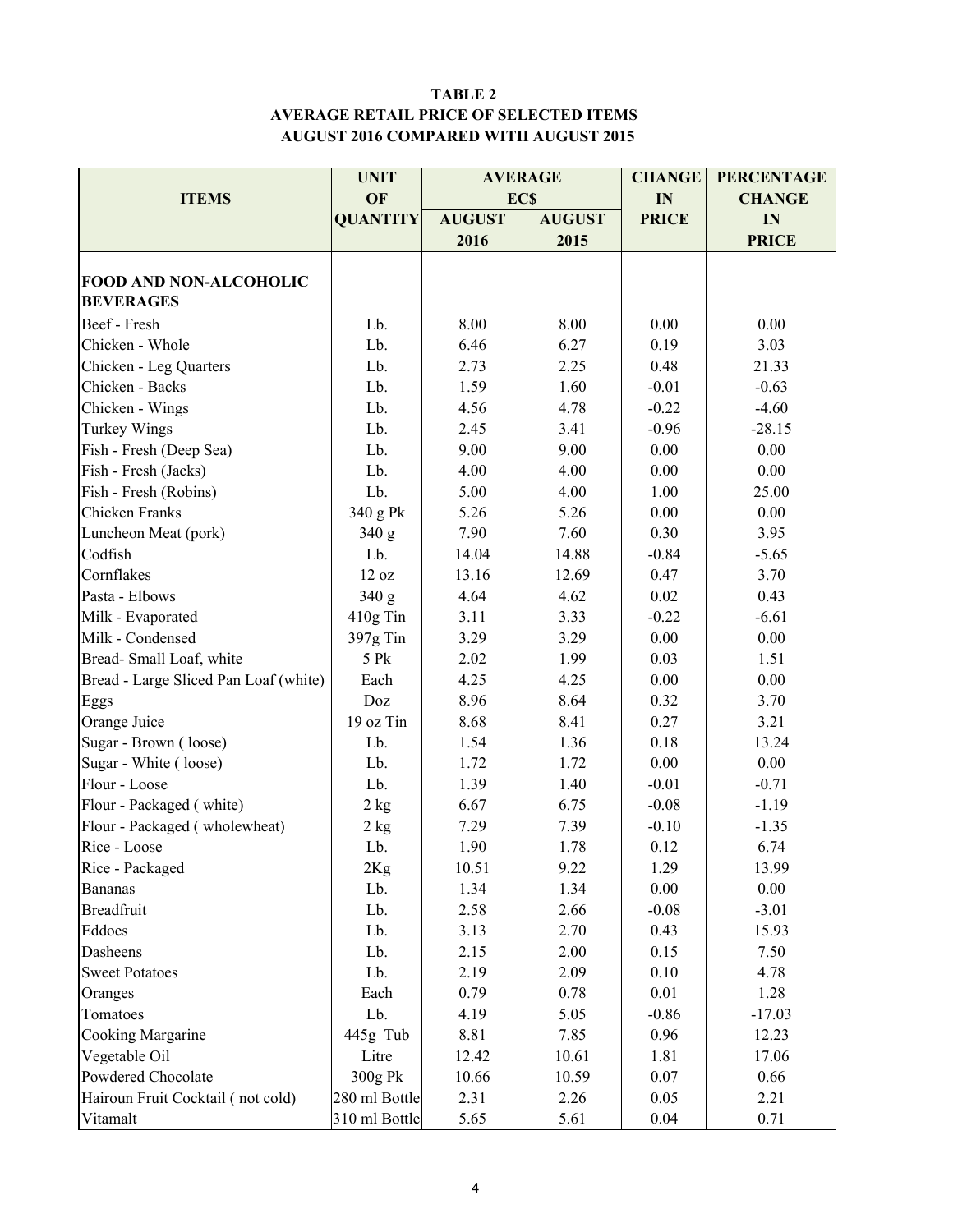#### TABLE 2 Cont'd AVERAGE RETAIL PRICE OF SELECTED ITEMS AUGUST 2016 COMPARED WITH AUGUST 2015

| <b>UNIT</b><br><b>PERCENTAGE</b><br><b>AVERAGE PRICE</b><br><b>CHANGE</b><br>OF<br><b>ITEMS</b><br><b>ECS</b><br>IN<br><b>CHANGE</b><br><b>QUANTITY</b><br><b>AUGUST</b><br><b>AUGUST</b><br><b>PRICE</b> |  |
|-----------------------------------------------------------------------------------------------------------------------------------------------------------------------------------------------------------|--|
|                                                                                                                                                                                                           |  |
| IN                                                                                                                                                                                                        |  |
| 2016<br>2015<br><b>PRICE</b>                                                                                                                                                                              |  |
|                                                                                                                                                                                                           |  |
| <b>ALCOHOLIC BEVERAGES, TOBACCO</b>                                                                                                                                                                       |  |
| <b>&amp; NARCOTICS</b>                                                                                                                                                                                    |  |
| 750 ml Bot.<br>0.00<br>Rum - Local (White)<br>29.02<br>29.02<br>0.00                                                                                                                                      |  |
| 4.51<br>Beer - Local<br>280 ml Bot.<br>4.61<br>0.10<br>2.22                                                                                                                                               |  |
| 4.12<br>9.28<br>Cigarettes<br>Pkt. $(10)$<br>3.77<br>0.35                                                                                                                                                 |  |
| 26 oz Bot.<br>19.00<br>18.70<br>0.30<br>Table wine (local)<br>1.60                                                                                                                                        |  |
| <b>CLOTHING &amp; FOOTWEAR</b>                                                                                                                                                                            |  |
| Yd.<br>0.00<br>0.00<br>Textile material - Terelyne<br>47.95<br>47.95                                                                                                                                      |  |
| Textile material - Linen<br>Yd.<br>0.00<br>17.95<br>17.95<br>0.00                                                                                                                                         |  |
| Men's Shirts - Long Sleeve<br>0.00<br>Each<br>69.95<br>69.95<br>0.00                                                                                                                                      |  |
| 49.95<br>39.95<br>Men's Jeans (long) - size 30<br>Each<br>10.00<br>25.03                                                                                                                                  |  |
| Men's Shoes -Formal<br>Pair<br>79.79<br>79.95<br>$-0.16$<br>$-0.20$                                                                                                                                       |  |
| Women's Shoes - Formal<br>Pair<br>89.77<br>110.00<br>$-20.23$<br>$-18.39$                                                                                                                                 |  |
| 100.00<br>100.00<br>0.00<br>0.00<br>Women's 2Pc Skirtsuit (polyester) large<br>Each                                                                                                                       |  |
| Each<br>29.95<br>24.00<br>Women's Blouse (cotton/Spandex)<br>5.95<br>24.79                                                                                                                                |  |
|                                                                                                                                                                                                           |  |
| HOUSING, WATER, ELECTRICITY                                                                                                                                                                               |  |
| <b>GAS AND OTHER FUELS</b>                                                                                                                                                                                |  |
| Rent:                                                                                                                                                                                                     |  |
| Unfurnished House -2 Bedrooms<br>567.86<br>3.92<br>Month<br>546.43<br>21.43                                                                                                                               |  |
| Unfurnished House -3 Bedrooms<br>612.50<br>0.00<br>0.00<br>Month<br>612.50                                                                                                                                |  |
| 791.67<br>791.67<br>0.00<br>Furnished Apartment - 2 Bedrooms<br>0.00<br>Month                                                                                                                             |  |
| 24.90<br>24.90<br>Cement - Portland (grey)<br>94 Lbs<br>0.00<br>0.00                                                                                                                                      |  |
| Galvanise Sheets 10 ft.<br>86.38<br>86.62<br>0.24<br>0.28<br>Length                                                                                                                                       |  |
| Oil Paint<br>Gallon<br>105.00<br>105.00<br>0.00<br>0.00                                                                                                                                                   |  |
| Length<br>69.12<br>0.80<br>Lumber -Dressed Treated Yellow Pine (1x12x12)<br>68.32<br>1.17                                                                                                                 |  |
| 5000 Gallons<br>37.50<br>37.50<br>0.00<br>Water - Consumption Charge<br>0.00                                                                                                                              |  |
| 8.33<br>Kerosene<br>One month<br>11.54<br>$-3.21$<br>$-27.82$                                                                                                                                             |  |
| 0.00<br>0.00<br>Charcoal<br>Sack<br>40.00<br>40.00                                                                                                                                                        |  |
| <b>Cooking Gas</b><br>20 Lb. Cyl.<br>31.25<br>31.25<br>0.00<br>0.00                                                                                                                                       |  |
| <b>Electricity Consumption Charge</b><br><b>140 KWH</b><br>103.91<br>116.96<br>$-11.16$<br>$-13.05$                                                                                                       |  |
|                                                                                                                                                                                                           |  |
| <b>FURNISHING, HOUSEHOLD</b>                                                                                                                                                                              |  |
| <b>EQUIPMENT AND HOUSEHOLD</b>                                                                                                                                                                            |  |
| <b>MAINTENANCE</b>                                                                                                                                                                                        |  |
| Bed - Cherry 54"x75"<br>Each<br>1,162.50<br>1,162.50<br>0.00<br>0.00                                                                                                                                      |  |
| Double size sheets - coloured/cotton<br>Each<br>125.00<br>88.80<br>36.20<br>40.77                                                                                                                         |  |
| Frying Pan - 12" - non-stick<br>52.76<br>52.76<br>0.00<br>0.00<br>Each                                                                                                                                    |  |
| Laundry Soap<br>Each<br>1.15<br>1.16<br>$-0.01$<br>$-0.86$                                                                                                                                                |  |
| Electrical Bulb - 60W<br>5.94<br>6.90<br>Each<br>6.35<br>0.41                                                                                                                                             |  |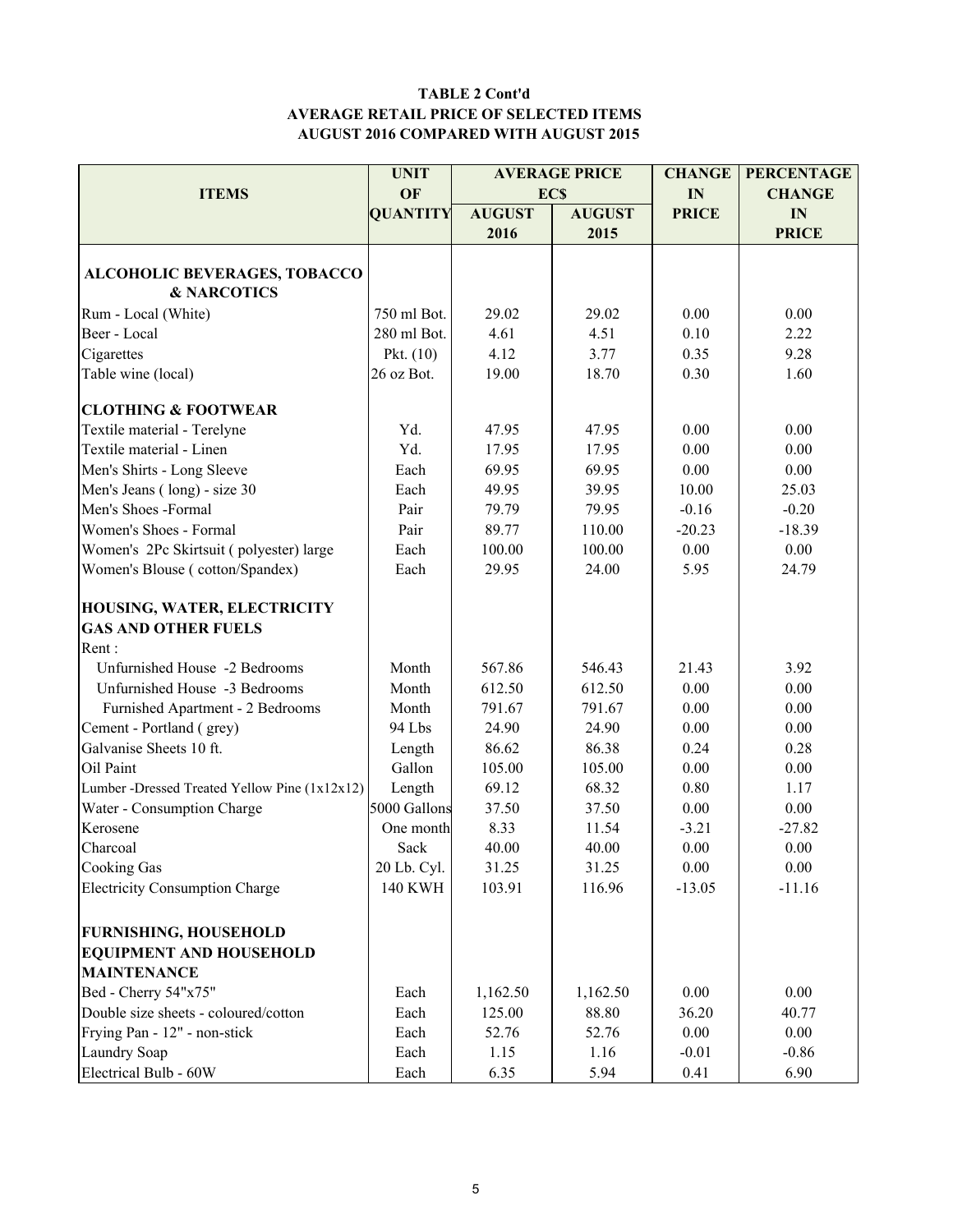#### TABLE 2 Cont'd AVERAGE RETAIL PRICE OF SELECTED ITEMS AUGUST 2016 COMPARED WITH AUGUST 2015

|                                             | <b>UNIT</b>     |               | <b>AVERAGE PRICE</b> | <b>CHANGE</b> | <b>PERCENTAGE</b> |
|---------------------------------------------|-----------------|---------------|----------------------|---------------|-------------------|
| <b>ITEMS</b>                                | OF              | <b>ECS</b>    |                      | IN            | <b>CHANGE</b>     |
|                                             | <b>QUANTITY</b> | <b>AUGUST</b> | <b>AUGUST</b>        | <b>PRICE</b>  | IN                |
|                                             |                 | 2016          | 2015                 |               | <b>PRICE</b>      |
|                                             |                 |               |                      |               |                   |
| <b>HEALTH</b>                               |                 |               |                      |               |                   |
| Doctor's Fee - Gynaecologist                | Visit           | 60.00         | 60.00                | 0.00          | 0.00              |
| Eye Care                                    | Test            | 100.00        | 100.00               | 0.00          | 0.00              |
| Hospitalisation (Private Ward)              | Day             | 75.00         | 75.00                | 0.00          | 0.00              |
| Drugs for Hypertension                      | Month supply    | 3.50          | 3.50                 | 0.00          | 0.00              |
| Drug for Diabetes                           | Month supply    | 12.57         | 13.16                | $-0.59$       | $-4.48$           |
| Cough, Cold Preparation                     | 125 ml.         | 15.09         | 15.58                | $-0.49$       | $-3.15$           |
| Dental Care                                 | Visit           | 123.33        | 123.33               | 0.00          | 0.00              |
| Chest X-ray                                 | Test            | 120.00        | 120.00               | 0.00          | 0.00              |
| <b>TRANSPORT</b>                            |                 |               |                      |               |                   |
| Petrol - Unleaded                           | Gallon          | 10.30         | 12.45                | $-2.15$       | $-17.27$          |
| Vehicle License (car) - not exd. 2000 lbs   | Year            | 590.00        | 470.00               | 120.00        | 25.53             |
| Bus Fare - Mesopotamia                      | One Way         | 3.00          | 3.00                 | 0.00          | 0.00              |
| Boat Fare - Bequia                          | One Way         | 25.00         | 25.00                | 0.00          | 0.00              |
| <b>COMMUNICATION</b>                        |                 |               |                      |               |                   |
| Telephone Service - rental of line-domestic | Month           | 23.46         | 23.46                | 0.00          | 0.00              |
| Telephone - Consumption Charge              | 226 Units       | 18.08         | 18.08                | 0.00          | 0.00              |
| <b>Internet Charge</b>                      | Month           | 101.70        | 101.70               | 0.00          | 0.00              |
| Fixed Line Domestic Rate - peak             | Minute          | 0.08          | 0.08                 | 0.00          | 0.00              |
| Mobile to Mobile - domestic                 | Minute          | 0.91          | 0.83                 | 0.08          | 9.64              |
|                                             |                 |               |                      |               |                   |
| <b>RECREATION AND CULTURE</b>               |                 |               |                      |               |                   |
| Television 26 " Flat panel                  | Each            | 1,997.89      | 1,999.00             | $-1.11$       | $-0.06$           |
| Cable TV Basic Charge                       | Month           | 74.75         | 74.75                | $0.00\,$      | $0.00\,$          |
| Laptop Computer -13.3 " screen 2 GB         | Each            | 3,830.12      | 3,832.24             | $-2.12$       | $-0.06$           |
| Desktop Computer - 14" Monitor 3 GB         | One month       | 2,070.30      | 2,071.45             | $-1.15$       | $-0.06$           |
| Car Remote Control                          | Each            | 250.00        | 250.00               | 0.00          | 0.00              |
| Dog Food (Canned)                           | 374 g Tin       | 3.56          | 3.37                 | 0.19          | 5.64              |
| Dance Admission to Night Club               | Per Person      | 20.00         | 20.00                | 0.00          | 0.00              |
| Carnival costume and Band Fees (Adult)      | Each            | 275.00        | 275.00               | 0.00          | 0.00              |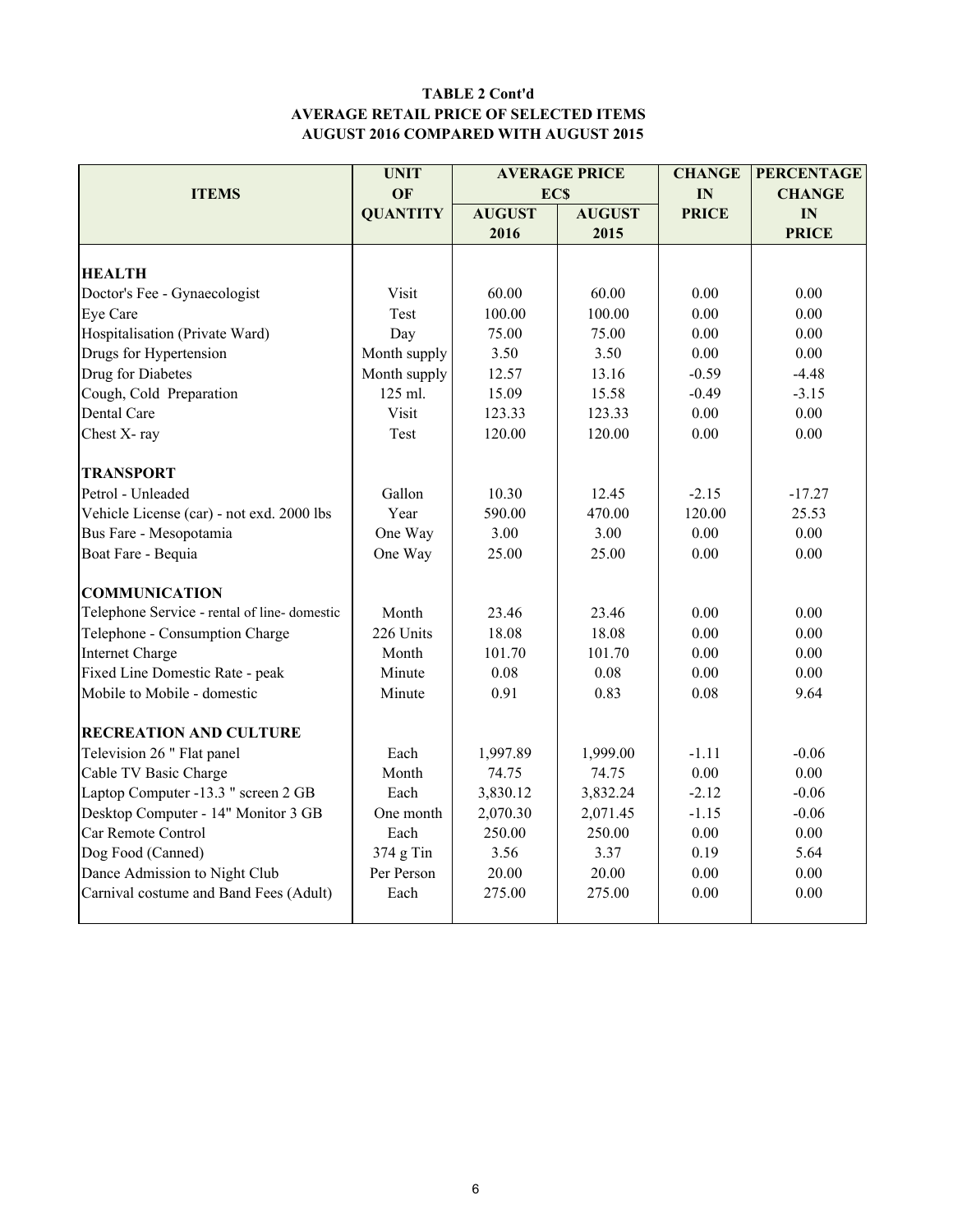#### TABLE 2 Cont'd AVERAGE RETAIL PRICE OF SELECTED ITEMS AUGUST 2016 COMPARED WITH AUGUST 2015

|                                     | <b>UNIT</b>      |               | <b>AVERAGE PRICE</b> | <b>CHANGE</b> | <b>PERCENTAGE</b> |
|-------------------------------------|------------------|---------------|----------------------|---------------|-------------------|
| <b>ITEMS</b>                        | OF               |               | <b>ECS</b>           | IN            | <b>CHANGE</b>     |
|                                     | <b>QUANTITY</b>  | <b>AUGUST</b> | <b>AUGUST</b>        | <b>PRICE</b>  | IN                |
|                                     |                  | 2016          | 2015                 |               | <b>PRICE</b>      |
|                                     |                  |               |                      |               |                   |
| <b>EDUCATION</b>                    |                  |               |                      |               |                   |
| Pre-Primary - Private               | Month            | 205.00        | 205.00               | 0.00          | 0.00              |
| Primary School Fee - Private        | Term             | 825.00        | 650.00               | 175.00        | 26.92             |
| Secondary School Fee - Private      | Term             | 100.00        | 100.00               | 0.00          | 0.00              |
| Newspaper - Local                   | Each             | 1.50          | 1.50                 | 0.00          | 0.00              |
| Exercise Book - Primary - 24 leaves | Each             | 0.78          | 0.85                 | $-0.07$       | $-8.24$           |
| <b>Lead Pencils</b>                 | Each             | 0.82          | 0.92                 | $-0.10$       | $-10.87$          |
| Mathematics Textbook - From 4       | Each             | 79.72         | 77.16                | 2.56          | 3.32              |
| Tuition for local evening classes   | Per Subject      | 100.00        | 100.00               | 0.00          | 0.00              |
| <b>RESTAURANTS AND HOTELS</b>       |                  |               |                      |               |                   |
| Chicken Lunch - regular             | Each             | 13.86         | 13.86                | 0.00          | 0.00              |
| Fish Lunch - regular                | Each             | 13.86         | 15.10                | $-1.24$       | $-8.21$           |
| Fast Food - 2 Pc Chicken and Fries  | Each             | 16.85         | 16.85                | 0.00          | 0.00              |
| <b>MISCELLANEOUS GOODS</b>          |                  |               |                      |               |                   |
| <b>AND SERVICES</b>                 |                  |               |                      |               |                   |
| Toilet Soap                         | 125g             | 3.51          | 3.46                 | 0.05          | 1.45              |
| Toothpaste                          | 130g Tube        | 9.07          | 9.09                 | $-0.02$       | $-0.22$           |
| Men's Haircut                       | Visit            | 10.00         | 10.00                | 0.00          | 0.00              |
| Women's Hairdressing (Relaxer)      | Visit            | 64.81         | 64.81                | 0.00          | 0.00              |
| Disposable Diapers (medium)         | 10 per Pk.       | 12.85         | 12.75                | 0.10          | 0.78              |
| Health Insurance - Group (family)   | $\geq$ 3 Persons | 307.00        | 307.00               | 0.00          | 0.00              |
| Legal Expenses (Affidavit)          | Fee              | 250.00        | 250.00               | 0.00          | 0.00              |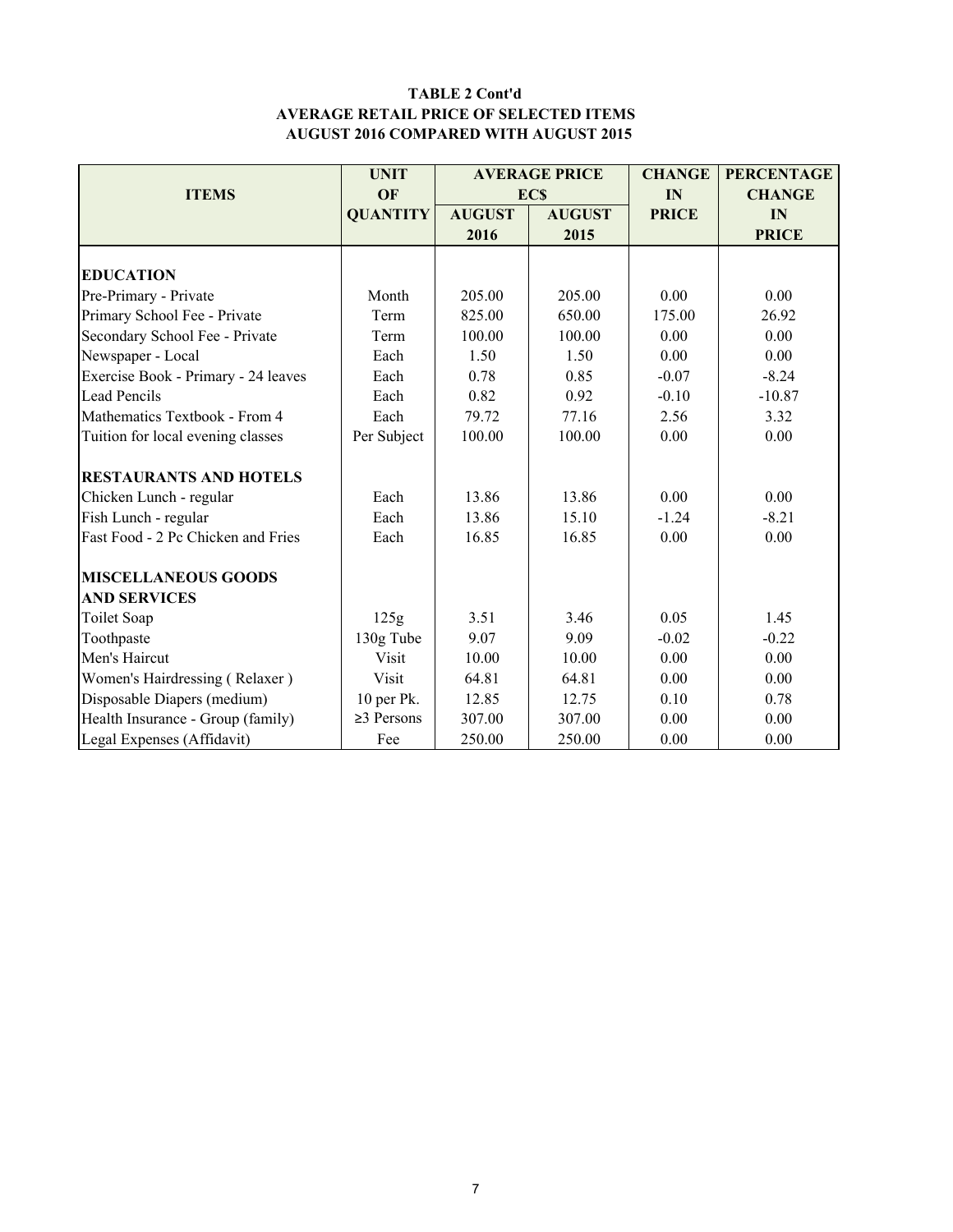#### TABLE 3 THE CONSUMER PRICE INDEX BY MAIN GROUPS JANUARY 2010 = 100

|     | <b>GROUPS</b>                                                     | <b>WEIGHT</b> | <b>JULY</b> | <b>AUGUST</b> | <b>AUGUST</b> | PERCENTAGE CHANGE<br><b>OVER PREVIOUS:</b> |                              |  |
|-----|-------------------------------------------------------------------|---------------|-------------|---------------|---------------|--------------------------------------------|------------------------------|--|
|     |                                                                   |               | 2016        | 2016          | 2015          | <b>MONTH</b><br><b>JULY</b>                | <b>YEAR</b><br><b>AUGUST</b> |  |
|     | 01. Food and Non-Alcoholic Beverages                              | 21.91         | 111.6       | 111.3         | 110.3         | $-0.3$                                     | 0.9                          |  |
|     | 02. Alcoholic Beverages, Tobacco & Narcotics                      | 3.87          | 114.1       | 114.4         | 110.4         | 0.3                                        | 3.6                          |  |
|     | 03. Clothing and Footwear                                         | 3.22          | 105.1       | 105.1         | 102.6         | 0.0                                        | 2.4                          |  |
|     | 04. Housing, Water, Electricity, Gas and other<br>Fuels           | 30.06         | 98.3        | 98.1          | 99.8          | $-0.2$                                     | $-1.7$                       |  |
|     | 05. Furnishings, Household Equipment and<br>Household Maintenance | 6.59          | 103.2       | 103.2         | 101.3         | 0.0                                        | 1.9                          |  |
|     | 06. Health                                                        | 1.79          | 107.5       | 107.4         | 107.0         | $-0.1$                                     | 0.4                          |  |
| 07. | Transport                                                         | 11.84         | 120.0       | 121.3         | 123.1         | 1.1                                        | $-1.5$                       |  |
|     | 08. Communication                                                 | 9.41          | 106.8       | 106.8         | 106.2         | 0.0                                        | 0.6                          |  |
|     | 09. Recreation and Culture                                        | 3.81          | 104.3       | 104.0         | 102.5         | $-0.3$                                     | 1.5                          |  |
|     | 10. Education                                                     | 1.32          | 108.5       | 108.5         | 109.0         | 0.0                                        | $-0.5$                       |  |
|     | 11. Restaurants and Hotels                                        | 1.87          | 102.4       | 102.4         | 103.2         | 0.0                                        | $-0.8$                       |  |
|     | 12. Miscellaneous Goods and Services                              | 4.31          | 101.3       | 101.4         | 101.0         | 0.1                                        | 0.4                          |  |
|     | <b>ALL ITEMS</b>                                                  | 100.00        | 106.3       | 106.3         | 106.3         | 0.0                                        | 0.0                          |  |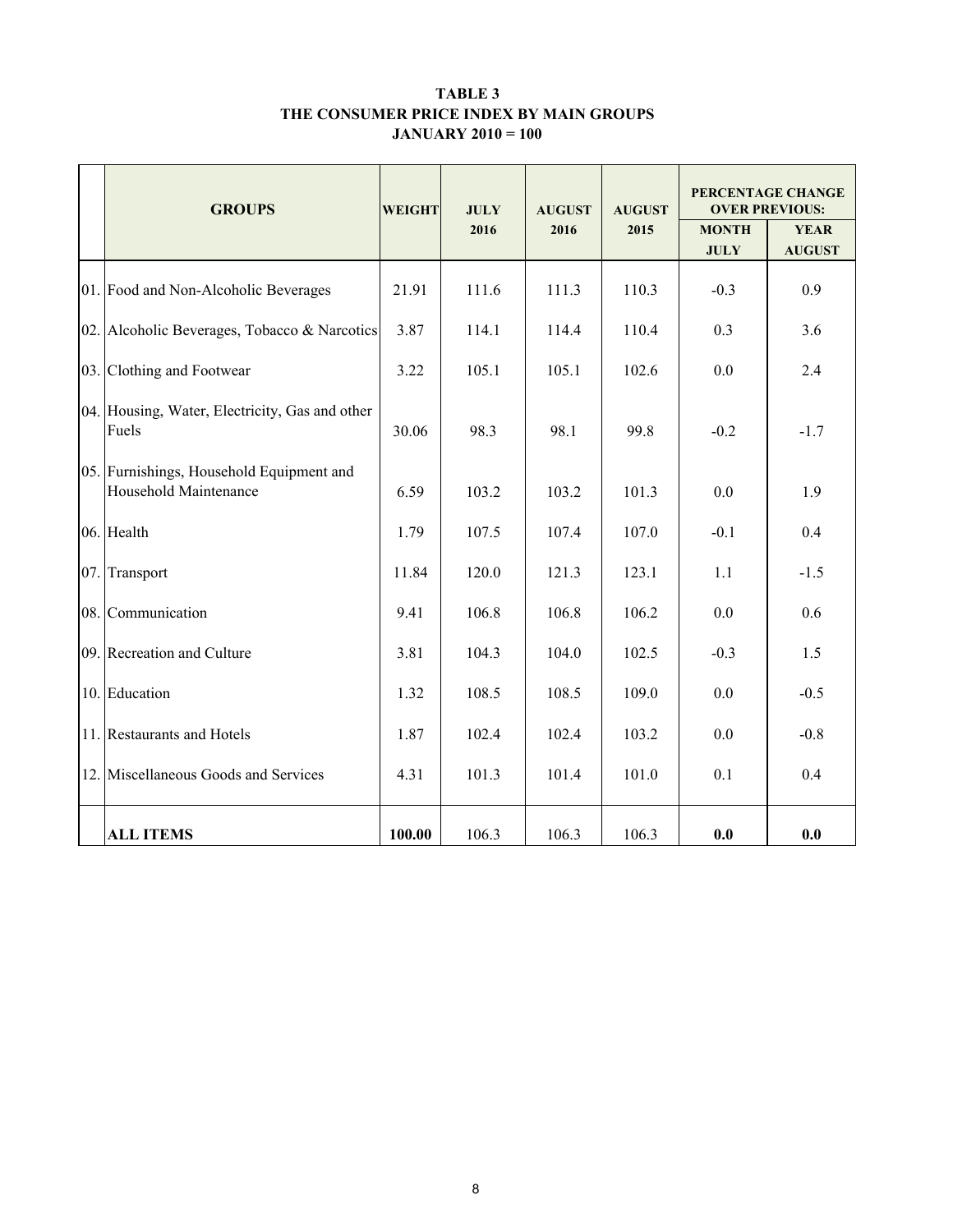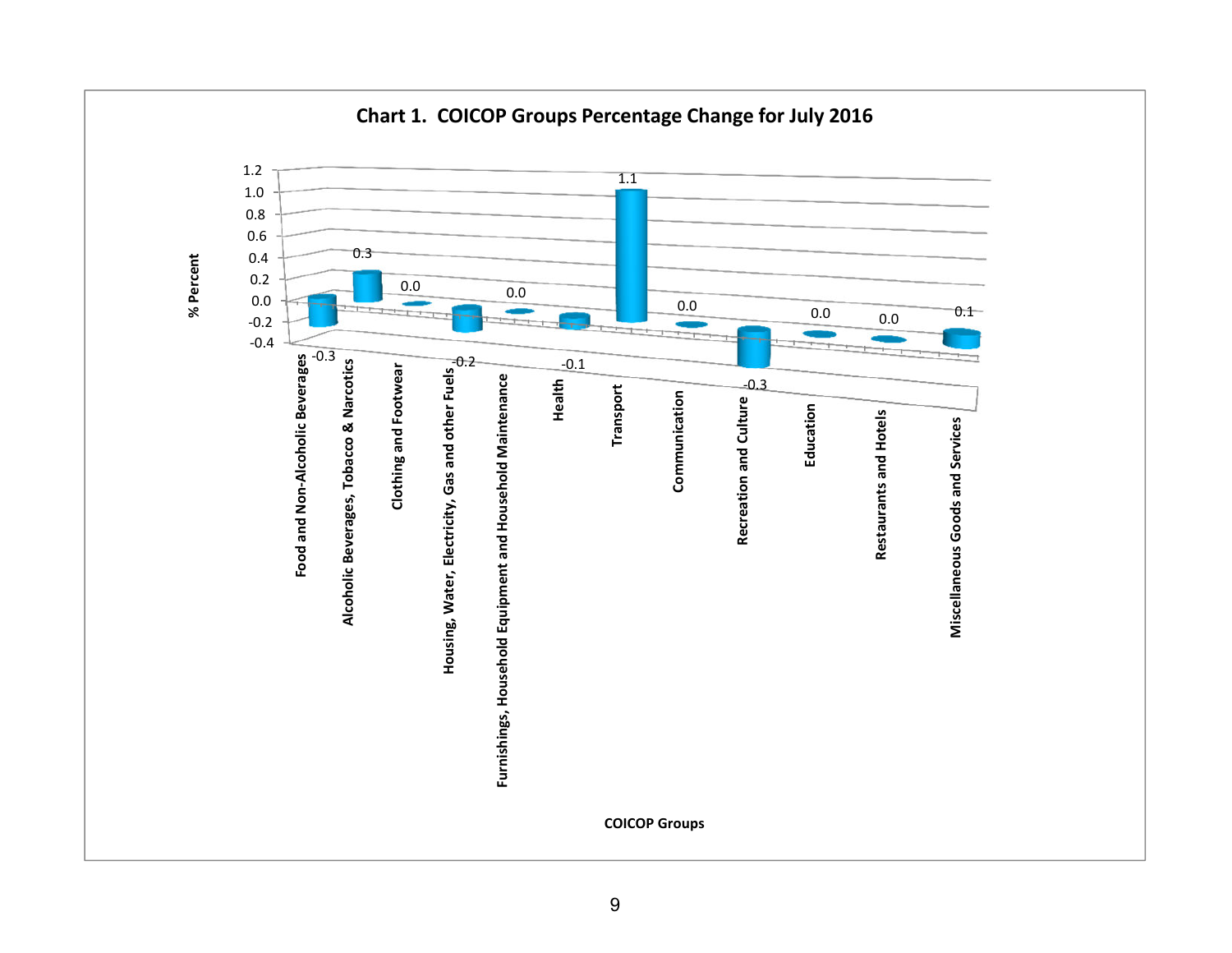#### CONTRIBUTION TO CHANGE TABLE 4 THE CONSUMER PRICE INDEX BY MAIN GROUPSJANUARY 2010 = 100

|     |                                                               |               |             |               |            | <b>Cost Weight</b> |               | <b>Change</b> in | Contribution            |
|-----|---------------------------------------------------------------|---------------|-------------|---------------|------------|--------------------|---------------|------------------|-------------------------|
|     | <b>GROUPS</b>                                                 | <b>WEIGHT</b> | <b>JULY</b> | <b>AUGUST</b> | Percentage | <b>JULY</b>        | <b>AUGUST</b> | Cost             | to                      |
|     |                                                               |               | 2016        | 2016          | Change     | 2016               | 2016          | Weight           | Change<br>$\frac{0}{0}$ |
|     |                                                               |               |             |               |            |                    |               |                  |                         |
|     | 1. Food and Non-Alcoholic Beverages                           | 21.91         | 111.6       | 111.3         | $-0.3$     | 2,445.16           | 2,438.58      | $-6.6$           |                         |
| 2.  | Alcoholic Beverages, Tobacco & Narcotics                      | 3.87          | 114.1       | 114.4         | 0.3        | 441.57             | 442.73        | 1.2              |                         |
| 3.  | Clothing and Footwear                                         | 3.22          | 105.1       | 105.1         | 0.0        | 338.42             | 338.42        | 0.0              |                         |
| 4.  | Housing, Water, Electricity, Gas and other<br>Fuels           | 30.06         | 98.3        | 98.1          | $-0.2$     | 2,954.90           | 2,948.89      | $-6.0$           |                         |
| 5.  | Furnishings, Household Equipment and<br>Household Maintenance | 6.59          | 103.2       | 103.2         | $0.0\,$    | 680.09             | 680.09        | 0.0              |                         |
| 6.  | Health                                                        | 1.79          | 107.5       | 107.4         | $-0.1$     | 192.43             | 192.25        | $-0.2$           |                         |
| 7.  | Transport                                                     | 11.84         | 120.0       | 121.3         | 1.1        | 1,420.80           | 1,436.19      | 15.4             |                         |
| 8.  | Communication                                                 | 9.41          | 106.8       | 106.8         | 0.0        | 1,004.99           | 1,004.99      | 0.0              | $\overline{a}$          |
| 9.  | Recreation and Culture                                        | 3.81          | 104.3       | 104.0         | $-0.3$     | 397.38             | 396.24        | $-1.1$           |                         |
|     | 10. Education                                                 | 1.32          | 108.5       | 108.5         | $0.0\,$    | 143.22             | 143.22        | $0.0\,$          |                         |
|     | 11. Restaurants and Hotels                                    | 1.87          | 102.4       | 102.4         | $0.0\,$    | 191.49             | 191.49        | 0.0              |                         |
| 12. | Miscellaneous Goods and Services                              | 4.31          | 101.3       | 101.4         | 0.1        | 436.60             | 437.03        | 0.4              |                         |
|     | <b>ALL ITEMS</b>                                              | 100.00        | 106.3       | 106.3         | $0.0\,$    | 10,630.00          | 10,630.00     | $0.0\,$          |                         |